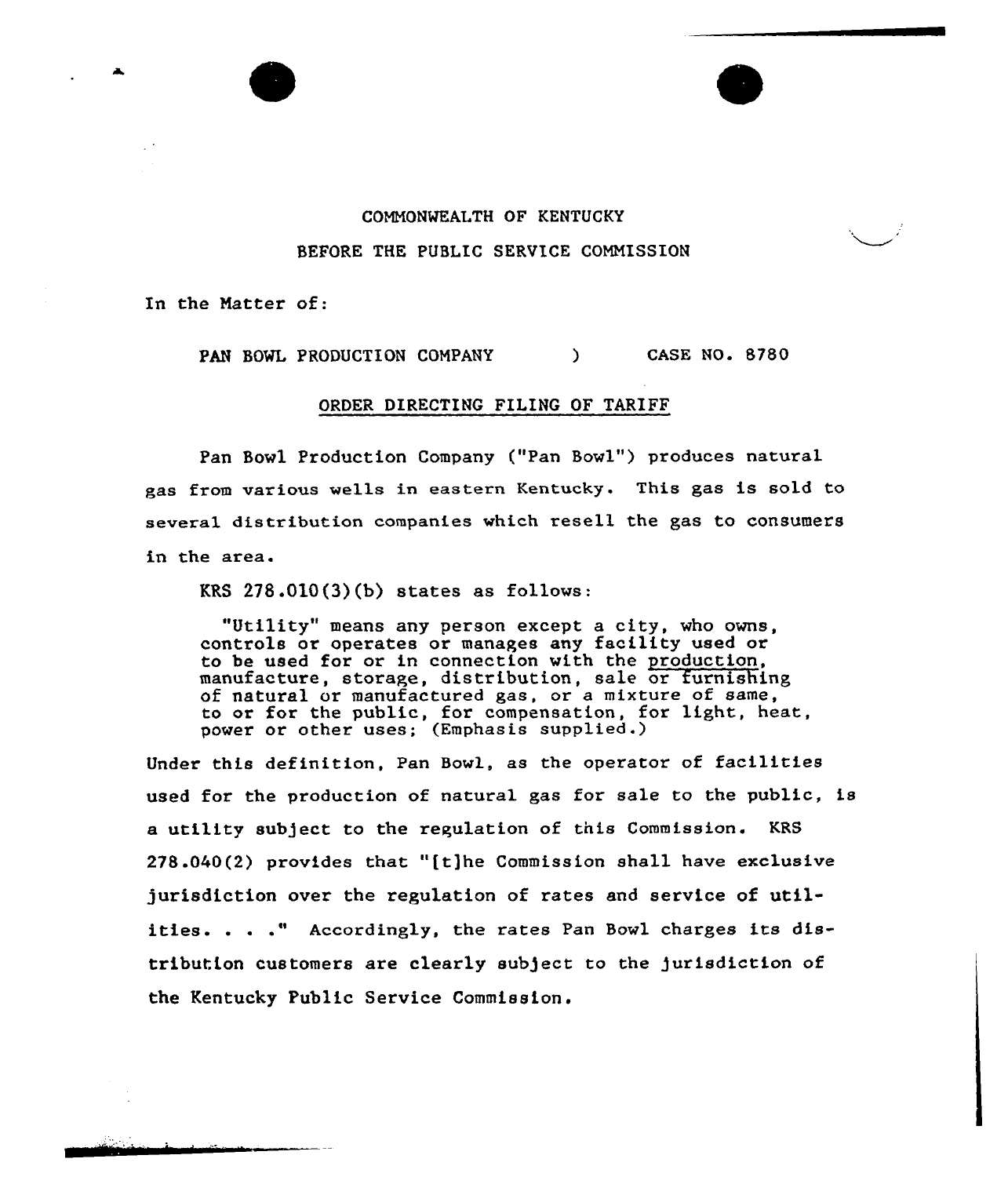The rates Pan Bowl is currently charging for the gas it produces are those set forth in the Natural Gas Policy Act of 1978 ("NGPA"). 1/ The NGPA prescribes maximum prices that producers may charge for gas that falls within certain specifically defined categories. However, the NGPA did not take away the authority of individual states to set producer prices that are lower than the maximum NGPA-established prices. This is clear from Section 602 of the NGPA which states as follows:

SEC. 602. EFFECT ON STATE LAWS.

(a) AUTHORITY TO PRESCRIBE LONER NAXINUH LAWFUL PRICES.-- Nothing in this Act shall affect the authority of any State to establish or enforce any maximum lawful price state to establish of enforce any maximum fawful price<br>for the first sale of natural gas produced in such State which does not exceed the applicable maximum lawful price, if any, under title I of this Act.

Based upon the above considerations and being advised, the Commission HEREBY ORDERS that Pan Bowl Production Company shall, within 30 days from this Order, file a tariff with this Commission setting forth the rates it now charges for natural gas produced from its wells. The Commission will review the rates contained therein to determine if said rates are fair, just and reasonable as required by KRS <sup>278</sup> .030(1).

1/ Public Law 95-621, November 9, 1978.